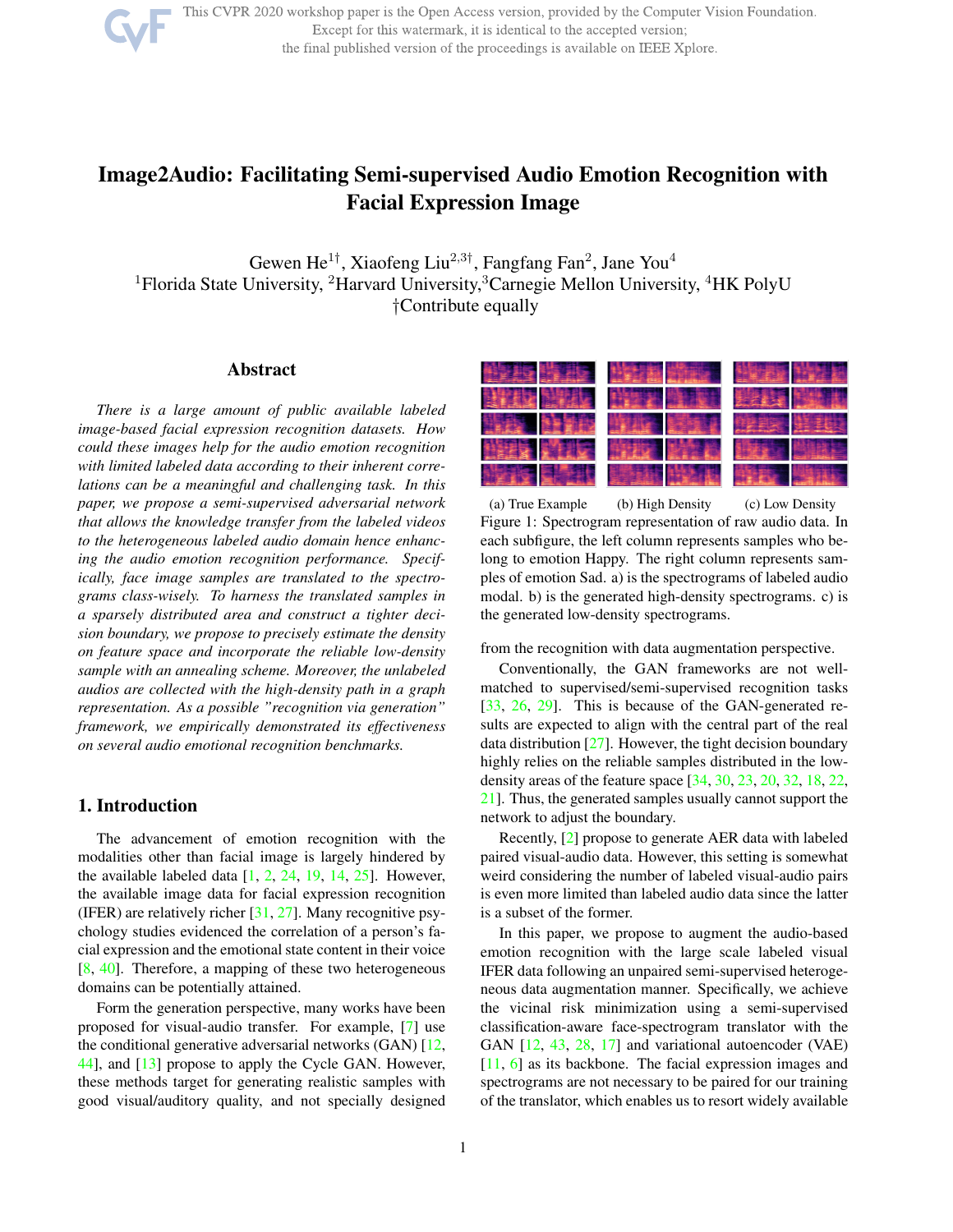

Figure 2: An overview of the model architecture. An example in the source domain is translated to the target domain in the translation unit. Meanwhile translated examples are categorized by density. Low-density samples are used in the adversarial setting. High-density samples are utilized as augmented examples.

IFER data. Our setting can also be regarded as the semisupervised domain adaptation problem [45].

To summarize, our contributions are: 1) We evidenced that it is possible to facilitate audio emotion recognition with limited labeled data using a large amount of labeled IFER data by exploring the visual-audio correlation in an unpaired manner. 2) We propose a novel classificationaware semi-supervised translator that can well address the large gap of heterogeneous domains on pixel-level. 3) We give a more precisely density estimation to incorporate reliable low-density generation with an annealing scheme and explore the usability of unlabeled target samples following the high-density path on a graph.

### 2. Proposed methods

For the unpaired semi-supervised domain adaptation setting, there is a totally labeled source domain  $\mathcal{D}_s$  =  $\{(x_i^s, y_i^s)\}_{i=1}^{m_s}$  (e.g., IFER data) and a partially labeled target domain (e.g., audio emotion data). We denote the labeled part as  $\mathcal{D}_t = \left\{ (x_i^t, y_i^t) \right\}_{i=1}^{m_t}$  while the unlabeled part as  $\mathcal{D}_u = \{(x_i^u)\}_{i=1}^{m_u}$ ,  $m_s, m_t$  and  $m_u$  are the number of samples in each domains, and usually the avaliable  $m_s$ ,  $m_u$ is larger than  $m_t$ . We have the shared K classes in all domains, for example the shared  $K$  expression in audio and visual datasets. Our objective is learning on  $\mathcal{D}_s$ ,  $\mathcal{D}_t$  as well as the training set of  $\mathcal{D}_u$ , and evaluate on the test set of  $\mathcal{D}_u$ .

#### 2.1. Classification-Aware augmentation

In the unpaired semi-supervised domain adaptation setting, the AER classifier has relatively limited labeled examples in the audio domain. We propose to generate the new audio spectrogram that we are confident of its label.

We generate a new spectrogram according to the learned conditional distribution  $p(x|z)$  based on a latent code z. The latent code space of  $z$  is constrained to be shared among the visual and audio domain and the latent component is also

constrained to have the same semantic meanings in the two domains. The latent feature distribution of visual and audio data are expected to align with each other class-wisely.

We transfer the labeled visual data to its corresponding audio version while maintaining its class label. The generation is conditioned on the latent code of labeled IFER data and the generated spectrogram is assumed to preserve the emotional feature of the input IFER data. In the feature space, these data are expected to present the properties of a certain class of real spectrograms data points clustering and form a high-density audio spectrograms area together.

Based on the work of  $[16]$ , our proposed translation unit has two VAEGANs,  $(Enc_s, Dec_s, Dis_s)$  and  $(Enc_t, Dec_t, Dis_t)$  for the audio spectrogram domain and the IFER domain respectively. The two autoencoders  $(Enc<sub>s</sub>, Dec<sub>s</sub>)$  and  $(Enc<sub>t</sub>, Dec<sub>t</sub>)$  share parameters weight at a few layers near the latent vector so that the spectrogram and the IFER data share the latent space.

 $Dis<sub>t</sub>$  joint parameterizes the classifier and the true-fake discriminator [9]. The class  $K + 1$  refers to the new class representing generated data.

#### 2.2. Low density sample annealing

The translation unit is co-trained with the classifier  $Dis<sub>t</sub>$ in a round-based training manner. During the training process, the translation unit generates audio spectrograms of higher density in the later batch. We propose to incorporate the reliable generated audio spectrograms  $\tilde{x}^t$  in each batch. The low-density portion is used in the adversarial training in the translation unit. The set of all the generated low-density examples is denoted as  $D<sub>q</sub>$  hereinafter. The high-density portion is used as new labeled training data in  $D_t$ .

In the proposed annealing scheme, we have a hyperparameter  $\epsilon$  that increases as the training proceeds. For every batch, the  $\epsilon\%$  generated spectrograms with the highest density are added to  $D_l$ , the rest is added to  $D_g$ . At the beginning of the training, all the generations are set to  $D_g$ . When the training converges,  $\epsilon\%$  increase to 0.8.

**Density estimation**. Because the  $\tilde{x}^t$  is generated by the decoder  $Dec_t$  in a trained  $VAE_t$ . We are able to estimate a pretty tight bound of the density of a spectrogram example x. Recall, in a variational auto-encoderas, the evidence lower bound is a lower bound of the density  $\log p(x)$ : $\log p(x) \geq \mathbb{E}_{q(z|x)} \left[ \log \frac{p(x|z)p(z)}{q(z|x)} \right]$  where z is the latent variable. We can approximate the density of a generated spectrogram example  $x$  with importance sampling methods on the distribution of  $q(z|x)$ . In fact there are many well established methods to do more computationally efficient estimation  $[4][37][10]$ .

#### 2.3. Reliability path

We assume, in the feature space, similar points are likely to share the same label and we adopt a regularizer to enforce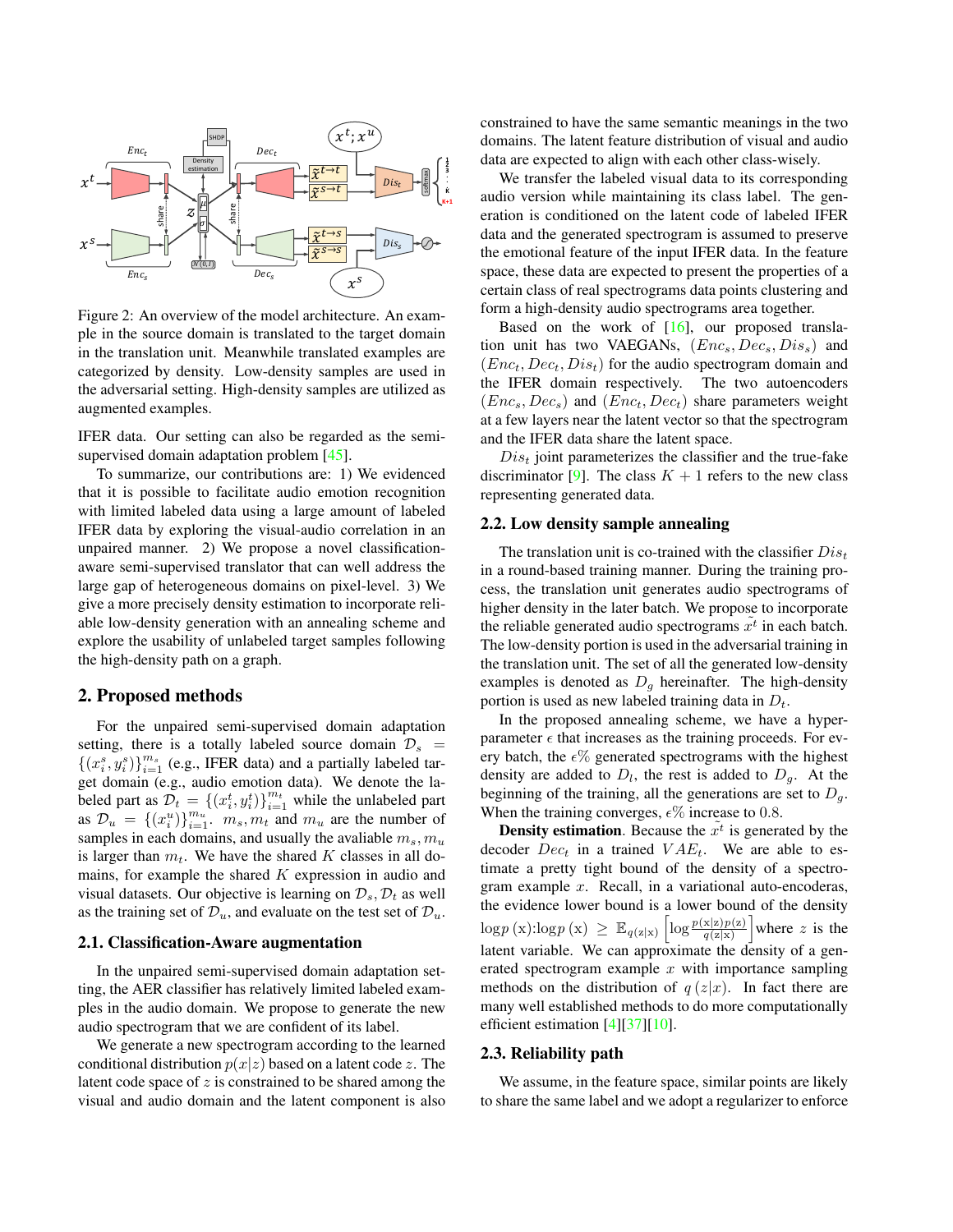

Figure 3: Graph-based manifold representation. Dark blue represents labeled, light blue represents unlabeled.

this assumption. We propose to approximate the manifold by constructing a graph representation of all the examples in  $D_t$  and  $D_u$  in the feature space. We first construct a reliability path on the graph representation that all the nodes on it share the same label whenever the node's label is known. Then, the unlabeled examples on a reliability path is assigned with the path's label.

**Graph representation.** [3] Given *n* points  $x_1, ..., x_n$  in  $\mathbb{R}^l$ , we construct a weighted graph with N nodes, one for each spectrogram in the  $D_t$  and  $D_u$ , and a set of edges connecting neighboring nodes. Nodes  $i$  and  $j$  are connected by an edge if  $|| f(x_i) - f(x_j) ||^2 \le \beta$ , parameter  $\beta \in \mathbb{R}$ . Weight the edge with a gaussian radial basis function:  $W_{ij} = e^{-\gamma ||f(x_i) - f(x_j)||^2}$ . An example of graph representation construction is shown in Fig. 3.

We define the smoothness of a graph representation  $S =$  $\frac{1}{2}\sum_{ij}(y_i - y_j)^2 W_{ij}$  where  $y_i, y_j$  are the labels of node  $i, j$ , they are either known or predicted with  $Dis_t$ . S measures the smoothness. The lesser  $S$  is, the more smoothy the graph is.  $S$  can be computed with the Laplacian Eigenmaps  $S = y<sup>T</sup>Lywhere y$  is the labels on the graph who depends on  $Dis<sub>t</sub>$  and L is graph laplacian [3]. According to [42], we add S to the objective function as a regularization term.

#### 2.4. Training objective and its interpretation

There are three sources of data augmentation in our method: the high density generated spectrograms translated from IFER data are the new supplement to  $D_t$ ; the low density generated spectrograms  $D<sub>g</sub>$  that help  $dis<sub>t</sub>$  learn the lowdensity separation, and those examples in  $D<sub>u</sub>$  who are provided with label via the reliability path.

In the translation unit, let  $GAN_{s\rightarrow t}$  denote the GAN consists of the encoder  $Enc_s$ , generator  $Dec_t$  and the discriminator  $Dis_t$ .  $GAN_{s\rightarrow t}$  converts IFER data to spectrogram. In this generation path,  $P_{Dis_t}(K + 1|x)$  is the true or fake signal for the adversarial training. Similarly we denote  $GAN_{t\rightarrow s}$  as the GAN consists of  $Enc_t$ ,  $Dec_s$ and the discriminator  $Dis<sub>s</sub>$ .  $Dis<sub>s</sub>$  is a regular discriminator.  $VAE_s$ ,  $VAE_t$ ,  $GAN_{s\rightarrow t}$ ,  $GAN_{t\rightarrow s}$  together are the translation unit that translate IFER data to audio spectrogram. The learning objective includes three components: the IFER data and spectrogram data can be reconstructed in  $VAE<sub>s</sub>$  and  $VAE<sub>t</sub>$  respectively; minimization the GAN loss of the translation from IFER to spectrogram as well as the translation in the other way; the cycle-reconstruction loss of the two direction of translation  $\mathcal{L}_{s\to t}$ ,  $\mathcal{L}_{t\to s}$ :

 $\min_{(Enc_s, Enc_t, Dec_s, Dec_t,Dis_s,Dis_t)} \max_{(Disc_s,Enc_t,Dec_s,Dec_t,Dis_s,Dis_t)}$  $\overline{\mathbb{E}}$  $\mathbb{E}_{(D_s,D_t,D_u)}$  $\mathcal{L}_{VAE_s}(Enc_s, Dec_s) + \textit{GAN}_{t \rightarrow s}(Enc_t, Dec_s, Dis_s) +$  $\mathcal{L}_{t\rightarrow s}(Enc_t, Dec_s, Enc_s, Dec_t) + \mathcal{L}_{VAE_t}(Enc_t, Dec_t) +$  $GAN_{s\rightarrow t}(Enc_s, Dec_t, Dis_t) +$  $\mathcal{L}_{s\to t}(Enc_s, Dec_t,Enc_t,Dec_s)]$ 

For the paired training data from source and target domain is available or, in another word, we know the ground truth translation of the input example, we follow the philosophy of fix point learning [39] to replace the objective function  $GAN_{t\rightarrow s}(Enc_t, Dec_s, Dis_s)$  and  $GAN_{s\rightarrow t}(Enc_s, Dec_t, Dis_t)$  in Equation (8) to the L1 loss between the ground truth translation and the generated one:

$$
GAN_{t \to s}(Enc_t, Dec_s, Dis_s) \to \mathcal{L}_{l_1}(G(Enc_t, Dec_s), GT_s)
$$
  

$$
GAN_{s \to t}(Enc_s, Dec_t, Dis_t) \to \mathcal{L}_{l_1}(G(Enc_s, Dec_t), GT_T)
$$

where  $\mathcal{L}_{l_1}$  indicates the  $l_1$  loss,  $G(Enc_s, Dec_t)$  denotes the spectrograms generation from IFER data.  $G(Enc_t, Dec_s)$ means similarly.  $GT_T$  and  $GT_S$  represent the ground truth audio and image samples respectively.

Lastly, the smoothness regularizer  $S$  encourages the examples of the same class from  $D_t$  and  $D_u$  clustering in the features space. The overall objective function for  $Dis<sub>t</sub>$  is:

$$
\max_{Dis_t x \in D_g} \mathbb{E}_{logP_{Dist}}(K+1|x) + \mathbb{E}_{x, y \in D_t} logP_{Dist}(y|x)
$$
  
+  $\mathbb{E}_{x \in D_u} [logP_{Dist}(y < K+1|x)$   
+  $\sum_{k=1}^{K} P_{Dist}(k|x) logP_{Dist}(k|x)] - \lambda S$ 

where  $S = y^T L y$ ,  $\lambda$  is a hyper-parameter to control a tradeoff between smoothness term and classification.

## 3. Experiments

Extensive experiments have been conducted on two publicly available multimodal emotion expression datasets. CREMA-D [5] is a multi-modal emotion data set with both facial and audio expressions. 91 actors and actresses are participated to generate the six universal emotions: Happy, Sad, Anger, Fear, Disgust and Neutral in 7442 clips. RAVDESS [35] includes 24 gender-balanced professional actors vocalizing two statements in Neutral, Calm, Happy, Sad, Angry, Fearful, Disgust and Surprised emotions. There are a totally of 2452 trials.

[2] separate both CREMA-D and RAVDESS to four parts, i.e., S1 for classifier training, S2 and S3 for the additional network structure's training, and S4 for testing. We follow their setting and use S1 for thee labeled training set, S2 and S3 as the unlabeled training data, S4 for testing.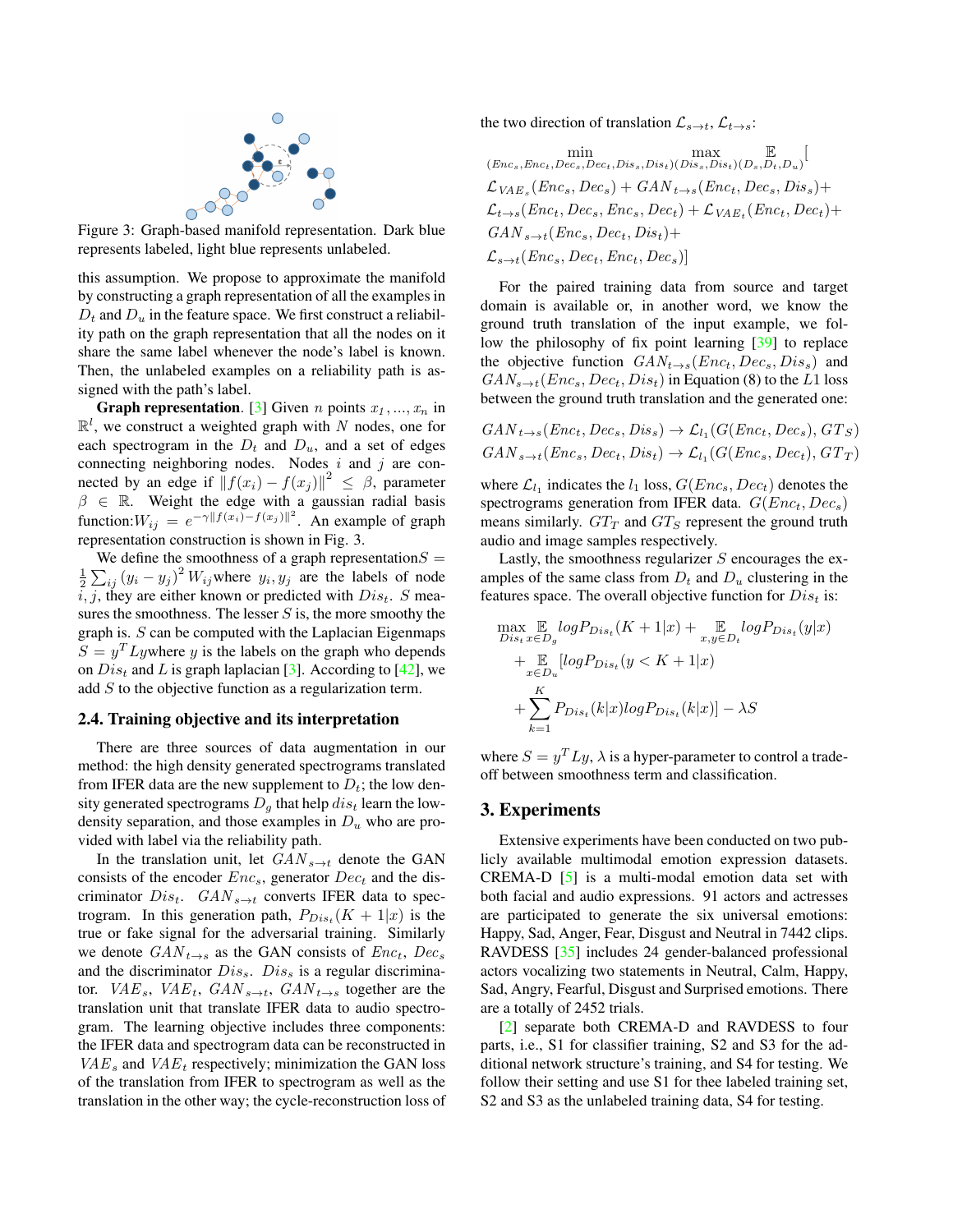

Figure 4: Confusion matrix for AER classification on CREMA and RAVDESS datasets using our methods.

The large scale audio clips are hard to collect, especially the number of the actor is very limited. To augment the audio recognition, we propose to utilize the facial image in both of these multi-modal datasets and the large scale IFER datasets: CMU Multi-PIE,  $CK + [36]$ , MMI Dataset [41], Oulu-CASIA VIS Dataset [46].

For these IFER datasets, we only use the data with shared emotions with CREMA-D or RAVDESS datasets. All of these IFER datasets are merged into a large one. We do not use the video-based facial expression recognition version of IFER datasets is because the expression development (from neutral to the apex of expression) of these datasets is essentially different from the AER which has the same emotion from the start to the end. Moreover, the correlation of paired facial expression image and audio data has been evidenced by many prior works.

For the audio modal of CREMA-D, RAVDESS, we make use of spectrogram representation of the raw audio signals. We resize the spectrograms to  $156\times64$  in 2-D array. The samples of extracted audio representation in RAVDESS are shown in Fig. 1 (a).

We measure the classification accuracy gains from data augmentation. The main results are shown in Table 1. In Experiment 1 we do not utilize the pairing information between the visual and audio modal of each RAVDESS clip. The second experiment works with the same dataset as Experiment 1, but we consider the pairing information in this case which means we calculate the  $l_1$  loss of the visual to audio and audio to visual translation in the training objective. Experiments 3 and 4 are based on IFER datasets and CREMA-D with a similar setting as Experiments 1 and 2.

In addition to the metric above. We adopt the evaluation metric for generated samples proposed by [38], the Inception Score (IS). We quantify the quality of generated spectrograms with  $exp(\mathbb{E}_x KL(p(y|x)||p(y)))$  and make use of an Inception network pre-trained on performing emotion recognition in real spectrogram datasets, e.g., the learned

|                     | <b>UP IFER CRE</b> | P IFER CRE | <b>UP IFER RAV</b> | <b>P IFER RAV</b> |
|---------------------|--------------------|------------|--------------------|-------------------|
| Base                | 30.81%             |            | 30.65%             |                   |
| $-Low - Rel$        | $49.2\%$           | 51.17%     | 50.34%             | 53.12%            |
| $-Low$              | 51.83%             | 54.68%     | 52.74%             | 53.55%            |
| - High - Rel        | $41.1\%$           | 43.82%     | 42.9%              | 42.71%            |
| All                 | 54.53%             | 58.71%     | 53.34%             | 56.12%            |
| <b>IS BaseScore</b> | 3.12               |            | 3.24               |                   |
| <b>IS Low</b>       | 2.65               | 2.63       | 2.77               | 2.80              |
| IS High             | 2.72               | 2.84       | 2.87               | 2.89              |
| FID Low             | 64.2               | 63.7       | 59.1               | 57.5              |
| FID High            | 61.3               | 60.4       | 57.5               | 56.2              |

Table 1: Classification accuracy and generation quality metric. UP denotes not using pairing information in bimodal datasets. P means using pairing information. CRE, RAV mean the two multi-modal datasets. IFER means the merged large IFER dataset. Base refers to learn to classify the spectrograms only with labeled examples and there is no knowledge transferring from IFER data sets. - Low - Rel refers to learn to classify with labeled target examples  $D_t$ that are supplemented with the new spectrograms generated from IFER data. - Low refers to we further supplement  $D_t$ by assigning labels to data in  $D_u$  with the reliability path. -High - Rel means we do not supplement  $D_t$  with data augmentation. All means adopting all the proposed techniques.

classifier in our framework as [2]. The higher the IS is the better the quality of the generated samples. Another applied qualitative metric is the Frechet Inception Distance (FID) [15]. It compares the statistics of generated samples to the real ones, instead of only evaluating generated ones. Lower FID values mean better image quality and diversity.

The translation quality metric is reported in Table 1 lower part. To reflect the comparative goodness of the generated samples, we use the spectrogram representations of real audio in the comparison which are denoted as BaseScore. The samples of generated high-density examples and low-density examples are shown in Fig. 1. (b)(c).

#### 4. Conclusions

We proposed a novel unpaired semi-supervised data augmentation method which can also be regard as a image-level heterogeneous semi-supervised domain adaptation framework. It is based on a GAN and VAE backbone with joint parameterized discriminator and classifier. The modules are optimized with a serials of semi-supervised objective. Other than explicitly class-aware conditional alignment, we also propose to give a tighter support of decision boundary in semi-supervised setting by exploring the lowdensity area. We encourage the generation of low-density sample with precisely density estimation while selecting the reliable samples following the high density-path in a graph. We empirically demonstrated the superiority of our method over many baselines and shown its generality on semi-supervised domain adaptation benchmarks.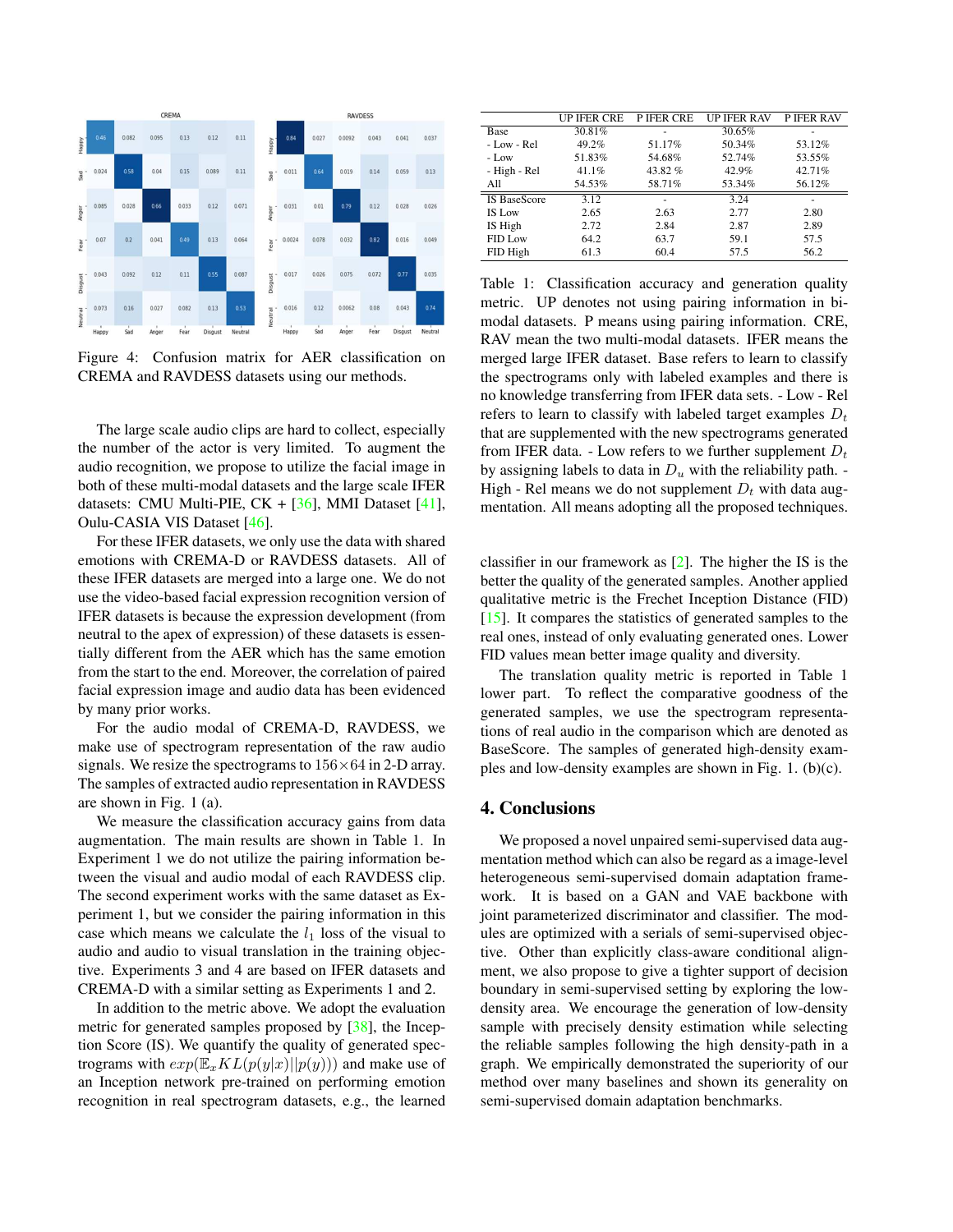## References

- [1] Samuel Albanie, Arsha Nagrani, Andrea Vedaldi, and Andrew Zisserman. Emotion recognition in speech using crossmodal transfer in the wild. *arXiv preprint arXiv:1808.05561*, 2018. 1
- [2] Christos Athanasiadis, Enrique Hortal, and Stylianos Asteriadis. Audio-visual domain adaptation using conditional semi-supervised generative adversarial networks. *Neurocomputing*, 2019. 1, 3, 4
- [3] Mikhail Belkin and Partha Niyogi. Laplacian eigenmaps for dimensionality reduction and data representation. *Neural computation*, 15(6):1373–1396, 2003. 3
- [4] Yuri Burda, Roger Grosse, and Ruslan Salakhutdinov. Importance weighted autoencoders. *arXiv preprint arXiv:1509.00519*, 2015. 2
- [5] Houwei Cao, David G Cooper, Michael K Keutmann, Ruben C Gur, Ani Nenkova, and Ragini Verma. Crema-d: Crowd-sourced emotional multimodal actors dataset. *IEEE transactions on affective computing*, 5(4):377–390, 2014. 3
- [6] Tong Che, Xiaofeng Liu, Site Li, Yubin Ge, Ruixiang Zhang, Caiming Xiong, and Yoshua Bengio. Deep verifier networks: Verification of deep discriminative models with deep generative models. *arXiv preprint arXiv:1911.07421*, 2019. 1
- [7] Lele Chen, Sudhanshu Srivastava, Zhiyao Duan, and Chenliang Xu. Deep cross-modal audio-visual generation. In *Proceedings of the on Thematic Workshops of ACM Multimedia 2017*, pages 349–357. ACM, 2017. 1
- [8] Erin Cvejic and Chris Kim, Davis. Prosody off the top of the head: Prosodic contrasts can be discriminated by head motion. *Speech Communication*, 52(6):555–564, 2010. 1
- [9] Zihang Dai, Zhilin Yang, Fan Yang, William W Cohen, and Ruslan R Salakhutdinov. Good semi-supervised learning that requires a bad gan. In *Advances in neural information processing systems*, pages 6510–6520, 2017. 2
- [10] Xinqiang Ding and David J Freedman. Improving importance weighted auto-encoders with annealed importance sampling. *arXiv preprint arXiv:1906.04904*, 2019. 2
- [11] Carl Doersch. Tutorial on variational autoencoders. *arXiv preprint arXiv:1606.05908*, 2016. 1
- [12] Ian Goodfellow, Jean Pouget-Abadie, Mehdi Mirza, Bing Xu, David Warde-Farley, Sherjil Ozair, Aaron Courville, and Yoshua Bengio. Generative adversarial nets. In *Advances in neural information processing systems*, pages 2672–2680, 2014. 1
- [13] Wangli Hao, Zhaoxiang Zhang, and He Guan. Cmcgan: A uniform framework for cross-modal visual-audio mutual generation. In *Thirty-Second AAAI Conference*, 2018. 1
- [14] Gewen He, Xiaofeng Liu, Fangfang Fan, and Jane You. Classification-aware semi-supervised domain adaptation. *CVPRW*, 2020. 1
- [15] Martin Heusel, Hubert Ramsauer, Thomas Unterthiner, Bernhard Nessler, Gunter Klambauer, and Sepp Hochreiter. Gans trained by a two time-scale update rule converge to a nash equilibrium. *arXiv: Learning*, 2017. 4
- [16] Ming-Yu Liu, Thomas Breuel, and Jan Kautz. Unsupervised image-to-image translation networks. In *Advances in neural information processing systems*, pages 700–708, 2017. 2
- [17] Xiaofeng Liu. *Research on the technology of deep learning based face image recognition*. PhD thesis, Thesis, 2019. 1. 1
- [18] Xiaofeng Liu, Fangfang Fan, Lingsheng Kong, Zhihui Diao, Wanqing Xie, Jun Lu, and Jane You. Unimodal regularized neuron stick-breaking for ordinal classification. *Neurocomputing*, 2020. 1
- [19] Xiaofeng Liu, Yubin Ge, Chao Yang, and Ping Jia. Adaptive metric learning with deep neural networks for video-based facial expression recognition. *Journal of Electronic Imaging*, 27(1):013022, 2018. 1
- [20] Xiaofeng Liu, Zhenhua Guo, Site Li, Lingsheng Kong, Ping Jia, Jane You, and BVK Kumar. Permutation-invariant feature restructuring for correlation-aware image set-based recognition. In *Proceedings of the IEEE International Conference on Computer Vision*, pages 4986–4996, 2019. 1
- [21] Xiaofeng Liu, Zhenhua Guo, Jane You, and BV Kumar. Attention control with metric learning alignment for image setbased recognition. *arXiv preprint arXiv:1908.01872*, 2019. 1
- [22] Xiaofeng Liu, Zhenhua Guo, Jane You, and BVK Vijaya Kumar. Dependency-aware attention control for image setbased face recognition. *IEEE Transactions on Information Forensics and Security*, 15:1501–1512, 2019. 1
- [23] Xiaofeng Liu, Xu Han, Yukai Qiao, Yi Ge, Site Li, and Jun Lu. Unimodal-uniform constrained wasserstein training for medical diagnosis. In *Proceedings of the IEEE International Conference on Computer Vision Workshops*, pages 0–0, 2019. 1
- [24] Xiaofeng Liu, Yuzhuo Han, Song Bai, Yi Ge, Tianxing Wang, Xu Han, Site Li, Jane You, and Jun Lu. Importanceaware semantic segmentation in self-driving with discrete wasserstein training. *AAAI*, 2020. 1
- [25] Xiaofeng Liu, Wenxuan Ji, Jane You, Georges El Fakhri, and Jonghye Woo. Severity-aware semantic segmentation with reinforced wasserstein training. *CVPR*, 2020. 1
- [26] Xiaofeng Liu, BVK Vijaya Kumar, Yubin Ge, Chao Yang, Jane You, and Ping Jia. Normalized face image generation with perceptron generative adversarial networks. In *2018 IEEE 4th International Conference on Identity, Security, and Behavior Analysis (ISBA)*, pages 1–8. IEEE, 2018. 1
- [27] Xiaofeng Liu, B V K Vijaya Kumar, and Jane Jia. Hard negative generation for identity-disentangled facial expression recognition. *Pattern Recognition*, 88:1–12, 2019. 1
- [28] Xiaofeng Liu, Site Li, Lingsheng Kong, Wanqing Xie, Ping Jia, Jane You, and BVK Kumar. Feature-level frankenstein: Eliminating variations for discriminative recognition. In *Proceedings of the IEEE Conference on Computer Vision and Pattern Recognition*, pages 637–646, 2019. 1
- [29] Xiaofeng Liu, Zhaofeng Li, Lingsheng Kong, Zhihui Diao, Junliang Yan, Yang Zou, Chao Yang, Ping Jia, and Jane You. A joint optimization framework of low-dimensional projection and collaborative representation for discriminative classification. In *2018 24th International Conference on Pattern Recognition (ICPR)*, pages 1493–1498. IEEE, 2018. 1
- [30] Xiaofeng Liu, BVK Vijaya Kumar, Chao Yang, Qingming Tang, and Jane You. Dependency-aware attention control for unconstrained face recognition with image sets. In *Pro-*